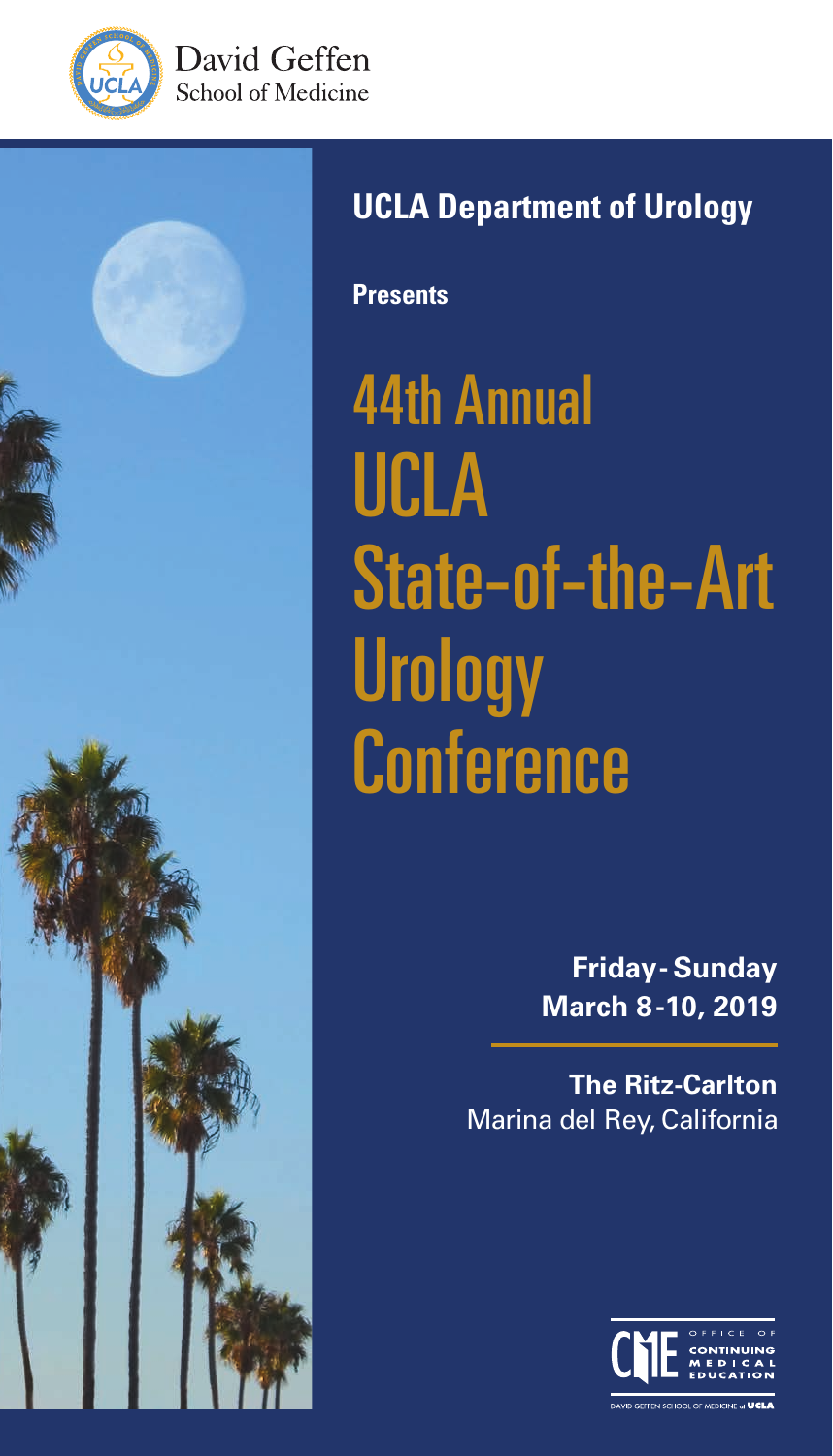# UCLA State-of-the-Art Urology

This course explores the most challenging management problems facing the practicing urologist. Distinguished faculty present current information and techniques in female pelvic medicine and reconstruction, stress urinary incontinence, nocturia, renal and ureteral stones, surgical therapies and technologies for BPH, diet and supplements for men's health, pelvic and scrotal pain, testosterone replacement therapy, urologic oncology (prostate, bladder, kidney), imaging (Fluciclovine Scan and PSMA PET) and ablative therapies, biomarkers for cancer detection and management, prostate MRI, active surveillance, robotic surgery pearls, BCG unresponsive bladder cancer, management of the small renal mass, GU dermatology and practice management. The conference emphasizes interaction between participants and faculty and allows ample time for case presentations and group discussions, ensuring an outstanding educational experience for attendees.

At the completion of this program, participants should be better able to:

- Utilize biomarkers and biopsy techniques for prostate cancer detection and active surveillance
- Determine the role for prostate MRI prior to the first prostate biopsy
- Determine the role for SBRT for prostate cancer
- Understand the present and future role for Fluciclovine Scan and PSMA imaging
- Manage advanced prostate cancer
- Understand the present role for focal therapy for prostate cancer
- Utilize alternative intravesical chemotherapies for bladder cancer
- Manage the small renal mass
- Manage GU pelvic pain conditions
- Treat male and female voiding dysfunction, BPH, nocturia, and kidney stones
- Counsel patients on the role of diet and supplements in men's health
- Treat testosterone deficiency
- Manage GU dermatologic conditions
- Navigate coding and related practice management issues

# **A few days before the meeting you will be emailed a link and a password to download the individual speaker handouts.**

#### **Guest Faculty**

#### **Steven A. Kaplan, MD**

Professor of Urology Icahn School of Medicine at Mount Sinai Director, The Men's Health Program Mount Sinai Health System New York, New York

#### **Laurence Klotz, MD, CM**

Professor of Surgery, University of Toronto Sunnybrook Chair of Prostate Cancer Research Division of Urology Sunnybrook Health Sciences Centre Toronto, Ontario, Canada

#### **Vandana "Wendy" Madkan, MD, FAAD** Mosaic Dermatology of Santa Monica & Beverly Hills

Beverly Hills, California

#### **James M. McKiernan, MD**

John K. Lattimer Professor and Chairman Department of Urology Columbia University Vagelos College of Physicians & Surgeons New York-Presbyterian Hospital New York, New York

#### **Mark A. Moyad, MD, MPH**

Jenkins/Pokempner Director of Complementary and Alternative Medicine Department of Urology University of Michigan Medical Center Ann Arbor, Michigan

#### **Mark N. Painter, BA, CPMA**

CEO PRS, LLC Thornton, Colorado

# **Marshall L. Stoller, MD**

Professor Department of Urology University of California, San Francisco San Francisco, California

# **FACULTY**

## **J. Christian Winters, MD, FACS**

Vice Chancellor of Clinical Affairs & CEO of LSU Healthcare Network H. Eustis Reily Professor and Chairman, Department of Urology LSU Health Sciences Center New Orleans, Louisiana

#### **Evan Y. Yu, MD**

Professor, Division of Oncology, Department of Medicine, University of Washington School of Medicine Member, Clinical Research Division, Fred Hutchinson Cancer Research Center Seattle, Washington

#### **Course Chair**

#### **William J. Aronson, MD**

**Course Co-Chairs**

#### **Craig Canfield, MD**

#### **Karim Chamie, MD, MSHS**

#### **Department of Urology Faculty\***

**Mark S. Litwin, MD, MPH** Professor and Chair Department of Urology Professor of Health Policy and Management School of Public Health

# **William J. Aronson, MD**

**Z. Chad Baxter, MD Karim Chamie, MD, MSHS Arnold I. Chin, MD, PhD Matthew Dunn, MD Ja-Hong Kim, MD Steven E. Lerman, MD Leonard S. Marks, MD Jesse N. Mills, MD Gladys Ng, MD**

**Victor W. Nitti, MD Allan J. Pantuck, MD, MS Nishant D. Patel, MD Jacob Rajfer, MD Brian Shuch, MD Jennifer S. Singer, MD Robert E. Reiter, MD, MBA Christopher S. Saigal, MD, MPH Renea Sturm, MD**

#### **UCLA Faculty\***

**Alexandra Drakaki, MD, PhD**  Assistant Professor of Medicine and Urology Director - Genitourinary Medical Oncology Program Co-Director of Research, GU Trials Program Division of Hematology/Oncology and Institute of Urologic Oncology

**Amar U. Kishan, MD** Assistant Professor Department of Radiation Oncology

**Sandy T. Liu, MD** Division of Hematology-Oncology, Department of Medicine Institute of Urologic Oncology, Department of Urology

**Steven S. Raman, MD** Professor of Radiology, Surgery and Urology Department of Radiology

**Karol E. Watson, MD, PhD** Professor of Medicine/Cardiology Co-Director, UCLA Program in Preventive **Cardiology** Director, UCLA Barbra Streisand Women's Heart Health Program

\*David Geffen School of Medicine at UCLA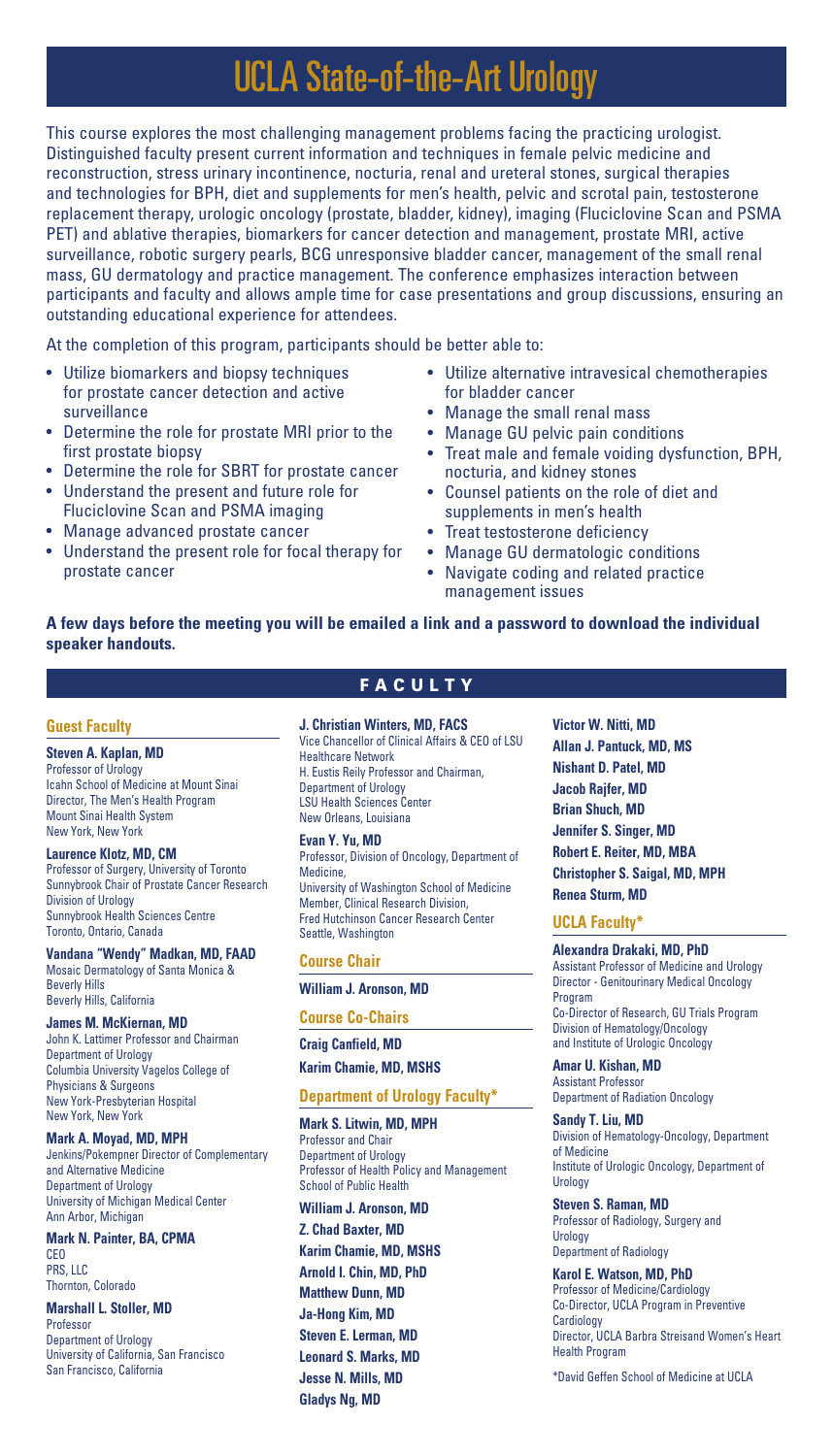# GENERAL INFORMATION

# **Enrollment Fees**

(Fees include course registration and materials, daily continental breakfasts and breaks, Friday evening reception, and Friday and Saturday luncheons.)

| \$550.00 | <b>Physicians</b>                                   |
|----------|-----------------------------------------------------|
| \$350.00 | David Geffen School of Medicine at UCLA<br>Faculty* |
| \$275.00 | Non-Physician, Healthcare Professionals             |
| \$110.00 | Residents (accompanied by a confirmatory            |

letter of status from department chief or training director)

\*Please indicate faculty appointment title and campus on registration form.

# **Refunds**

Cancellations must be received in writing by February 1, 2019, and will be subject to a \$75 processing fee. No refunds will be given after that date. If, for any reason, the course must be canceled, discontinued, or rescheduled by the Office of Continuing Medical Education, a full refund will be provided. You may fax your refund request to 310-794-2624.

# **Accreditation**

The Office of Continuing Medical Education, David Geffen School of Medicine at UCLA is accredited by the Accreditation Council for Continuing Medical Education to provide continuing medical education for physicians.

The Office of Continuing Medical Education, David Geffen School of Medicine at UCLA designates this live activity for a maximum of **22** *AMA PRA Category 1 CreditsTM*. Physicians should claim only the credit commensurate with the extent of their participation in the activity.

# **American Society of Radiologic Technologists Credit** Category A/A+ CE credit is pending approval by the ASRT.

### **Disclosure**

The FDA has issued a concept paper that classifies the commercial support of scientific and educational programs as promotional unless it can be affirmed that the program is "truly independent" and free of commercial influence. Along with independence, the FDA requires that non-promotional, commercially supported education be objective, balanced, and scientifically rigorous. The policy further states that all potential conflicts of interest of the CME staff and faculty be fully disclosed to the program's participants. In addition, Accreditation Council for Continuing Medical Education policy mandates that the sponsor adequately manage all identified potential conflicts of interest prior to the program. We at UCLA fully endorse the letter and spirit of these concepts.

The Department of Urology is a California Board of Nursing approved provider (#8888).

#### **Location**

The Ritz-Carlton, Marina del Rey 4375 Admiralty Way Marina del Rey, California 90292 310-823-1700 or 800-241-3333 310-823-2404 facsimile

www.ritzcarlton.com/hotels/marina\_del\_rey

March is the ideal time of year to visit Southern California. Temperatures are usually in the mid 70s, and skies are sunny and clear. The Ritz-Carlton overlooks the world's largest small craft harbor and offers spectacular coastline vistas from the balcony of every guestroom. Guests will enjoy two lighted tennis courts, a waterfront swimming pool and state-of-the-art fitness center/spa, as well as other amenities that give the Ritz-Carlton its uncompromising reputation.

Within walking distance of the hotel are a variety of restaurants, clubs, and shops, as well as biking paths, jogging trails and, of course, the Marina Beach. Close by are art galleries, popular restaurants, architectural showpieces, and the distinctive cultural scenes of Santa Monica and Venice Beach. Shopping in Beverly Hills, Century City, Abbott Kinney, and Santa Monica's 3rd Street Promenade is close by. The Los Angeles area offers a variety of vacation entertainment for both adults and children. Disneyland, Knott's Berry Farm, Six Flags Magic Mountain, and Universal Studios are just a few of the attractions that help make a visit to Southern California a memorable experience.

# **Accommodations**

A block of rooms has been reserved at the Ritz-Carlton for conference participants at a special conference rate of **\$309.00 plus tax** per night for single/double occupancy. One night's deposit is required to guarantee late arrival (after 5pm). Confirmation of reservations received after **February 5, 2019** is subject to availability.

For reservations call 310-823-1700 or 800-241-3333. Be sure to mention UCLA's State-of-the-Art Urology Conference when calling in your reservations. You may also visit their website: *https://book.passkey.com/go/ UrologyConference2019*.

#### **Parking**

Daytime: \$13 valet only Overnight: \$28

# **Transportation to Hotel from LAX**

Taxi or shuttle service is available from Los Angeles International Airport to the Ritz-Carlton, Marina del Rey.

Please visit our websites: **www.uclaurology.com and www.cme.ucla.edu** Follow us on social media: #UCLAUrology and #UCLASOTA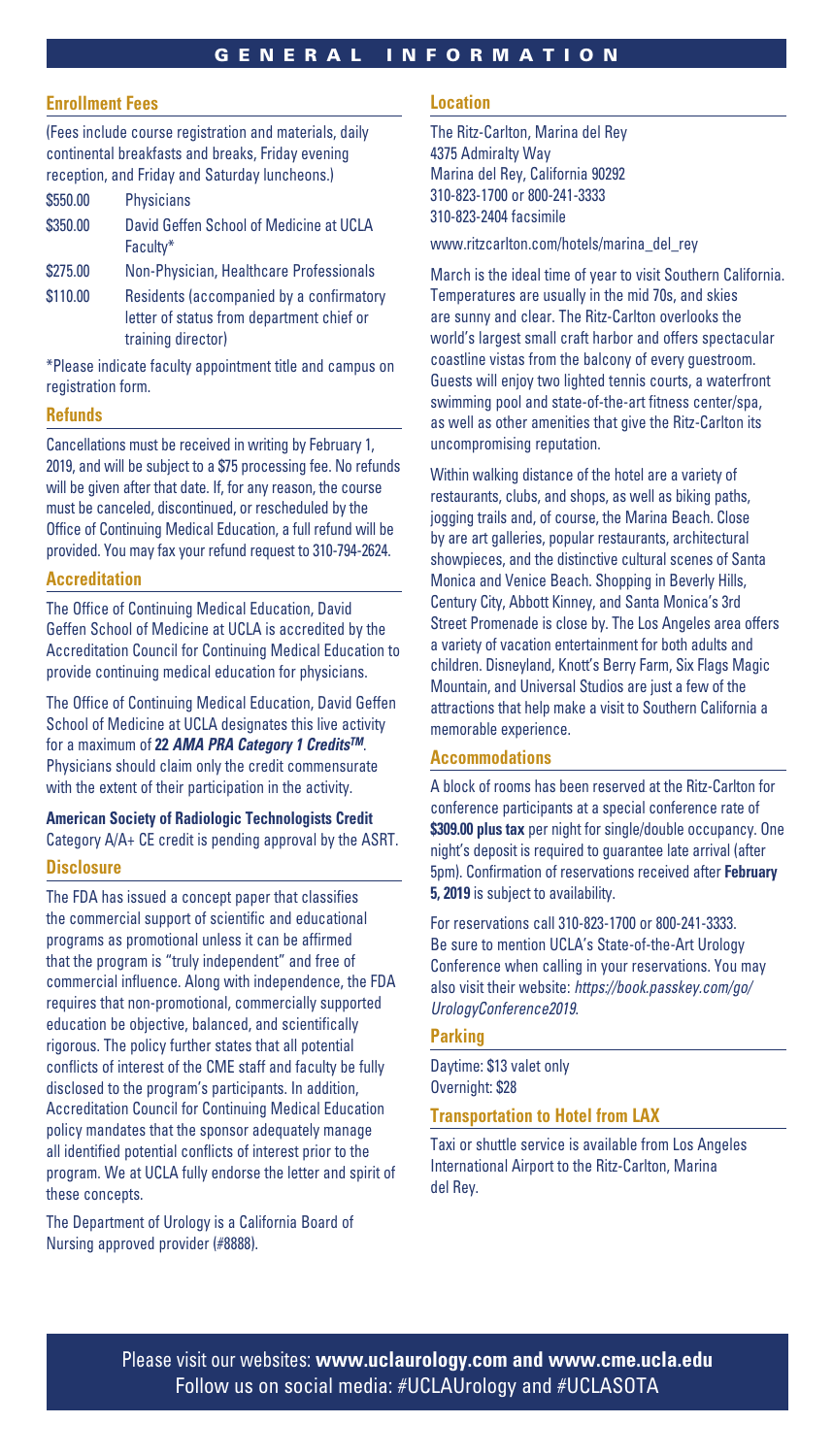# **MORNING**

- 7:00 **REGISTRATION/BREAKFAST/ EXHIBITS**
- 7:50 **Introductions and Announcements** William J. Aronson, MD

# **Male and Female Voiding Dysfunction, Reconstruction, Surgical Tips and Tricks**

# *Moderator:* Victor W. Nitti, MD

- 8:00 **Female LUTS Workup What's Necessary, What's Not** Victor W. Nitti, MD
- 8:20 **Urodynamics What's Important, Technical Considerations** J. Christian Winters, MD, FACS
- 8:40 **Surgical Treatment of Stress Urinary Incontinence – State of the Art** Victor W. Nitti, MD
- 9:00 **Nocturia A Practical Approach** Steven A. Kaplan, MD

# 9:20 **BREAK/EXHIBITS**

- 9:40 **Biology of Pelvic Pain Practical Use of Non-Opioid Alternatives** J. Christian Winters, MD, FACS
- 10:00 **Does Medical Therapy for BPH Make Sense Anymore** Steven A. Kaplan, MD
- 10:20 **New Technologies for Vaginal Health** Victor W. Nitti, MD
- 10:40 **New Technologies for BPH** Steven A. Kaplan, MD
- 11:00 **Panel Discussion and Case Presentations** *Moderator:* Dr. Victor Nitti *Panel:* Drs. Baxter, Kaplan, Kim and **Winters**
- 12:00 **LUNCH**

# AFTERNOON

#### **Urolithiasis**

# *Moderator:* Matthew Dunn, MD

- 1:00 **ESWL Strategies in 2019** Matthew Dunn, MD
- 1:15 **Tips and Tricks for Endoscopic Management of Urinary Stones** Marshall L. Stoller, MD
- 1:35 **The Mini-Perc Indications, Technical Aspects** Matthew Dunn, MD
- 1:50 **Practical Metabolic Workup for Stone Disease** Marshall L. Stoller, MD
- 2:05 **Panel Discussion and Case Presentations** *Moderator:* Dr. Matthew Dunn *Panel:* Drs. Patel and Stoller
- 3:00 **BREAK/EXHIBITS**

#### **GU Dermatology**

*Moderator:* William J. Aronson, MD

3:20 **Genitourinary Dermatology – Diagnosis and Management Pearls** Vandana Madkan, MD, FAAD

# **Men's Health**

## *Moderator:* Jacob Rajfer, MD

- 3:50 **Testosterone Deficiency and Management: AUA 2018 Guidelines Update** Christopher S. Saigal, MD, MPH
- 4:10 **Algorithmic Approach to Scrotal and Post-Vasectomy Pain** Jesse N. Mills, MD
- 4:30 **Diet and Supplements for Prostate and Sexual Health – Fact or Fiction** Mark A. Moyad, MD, MPH
- 5:00 **Panel Discussion and Case Presentations** *Moderator:* Dr. Jacob Rajfer *Panel:* Drs. Mills, Moyad, and Saigal
- 5:45 **ADJOURN AND RECEPTION**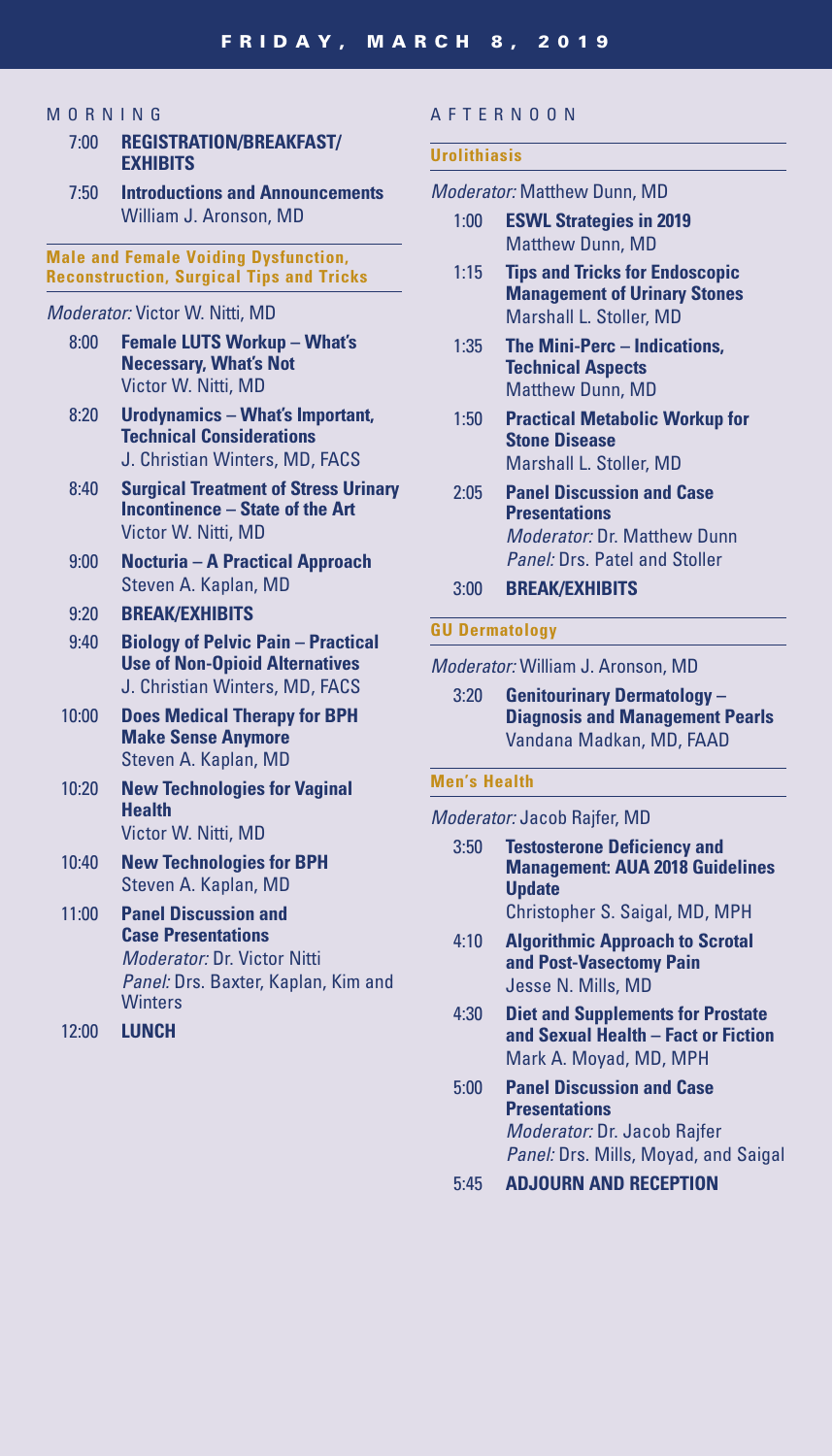# **MORNING**

### 6:30 **BREAKFAST/EXHIBITS**

- **VIDEO SESSION**
	- 7:00 **High Risk Disease, Integration of Imaging With Surgical Management Technical Aspects: T3 Disease, Salvage Lymphadenectomy** Robert E. Reiter, MD, MBA
	- 7:30 **Challenges in Robotic Radical Prostatectomy**

 **Nerve Sparing, The Very Large Prostate** Robert E. Reiter, MD, MBA

#### **Prostate Cancer**

*Moderator:* Mark S. Litwin, MD, MPH

- 8:00 **Diagnosis: Contemporary Imaging, Biomarkers, and Biopsy Strategies** Laurence Klotz, MD, CM
- 8:20 **Focal Therapy in 2019 What's Approved Now and What's Next** Leonard S. Marks, MD
- 8:35 **Active Surveillance in 2019 State of the Art** Laurence Klotz, MD, CM
- 8:55 **Update on Short Course Radiation Therapy: Safety and Efficacy** Amar U. Kishan, MD
- 9:05 **Panel Discussion and Case Presentations**  *Moderator:* Dr. Mark Litwin *Panel:* Drs. Kishan, Klotz, Marks, Reiter and Yu
- 10:00 **BREAK/EXHIBITS**
- 10:20 **Molecular Imaging For Staging and Advanced Disease – Axumin and PSMA** Robert E. Reiter, MD, MBA
- 10:35 **Late Breaking News Treatment of Oligometastatic Disease** Evan Y. Yu, MD
- 10:45 **Reducing Morbidity and Improving Survival in Men on ADT** Laurence Klotz, MD, CM
- 11:00 **Pragmatic Sequencing Therapy for Castrate Resistant Prostate Cancer**  Evan Y. Yu, MD
- 11:20 **Panel Discussion and Case Presentations**  *Moderator:* Dr. Mark Litwin *Panel:* Drs. Kishan, Klotz, Marks, Reiter and Yu

# AFTERNOON

#### **Bladder Cancer**

- *Moderator:* Mark S. Litwin, MD, MPH
	- 1:05 **BCG Unresponsive NMIBC What To Do Next Effective Chemotherapy Options – When to Refer for Blue Light** James McKiernan, MD
	- 1:20 **Recurrent Low Grade Bladder Cancer** Karim Chamie, MD, MSHS
	- 1:30 **BCG Complications and Management** James M. McKiernan, MD
	- 1:45 **Making the Immune System Work for the Urologist**  Evan Y. Yu, MD
	- 2:00 **Panel Discussion and Case Presentations** *Moderator:* Dr. Mark Litwin *Panel:* Drs. Chamie, Chin, Drakaki, Kishan, McKiernan and Yu
	- 2:50 **BREAK/EXHIBITS**

## **Kidney Cancer**

*Moderator:* Karim Chamie, MD, MSHS

3:10 **Case Study – 65 yo with 3 cm Renal Mass and Renal Insufficiency**

> **Focal Therapy** Steven S. Raman, MD

 **Active Surveillance** Brian Shuch, MD

 **Partial Nephrectomy** James M. McKiernan, MD

- 3:40 **Cytoreductive Nephrectomy: Where Do We Stand Today** James M. McKiernan, MD
- 3:55 **Panel Discussion and Case Presentations** *Moderator:* Dr. Chamie *Panel:* Drs. Liu, McKiernan, Pantuck, Raman and Shuch
- 5:30 **ADJOURN**

12:00 **LUNCH**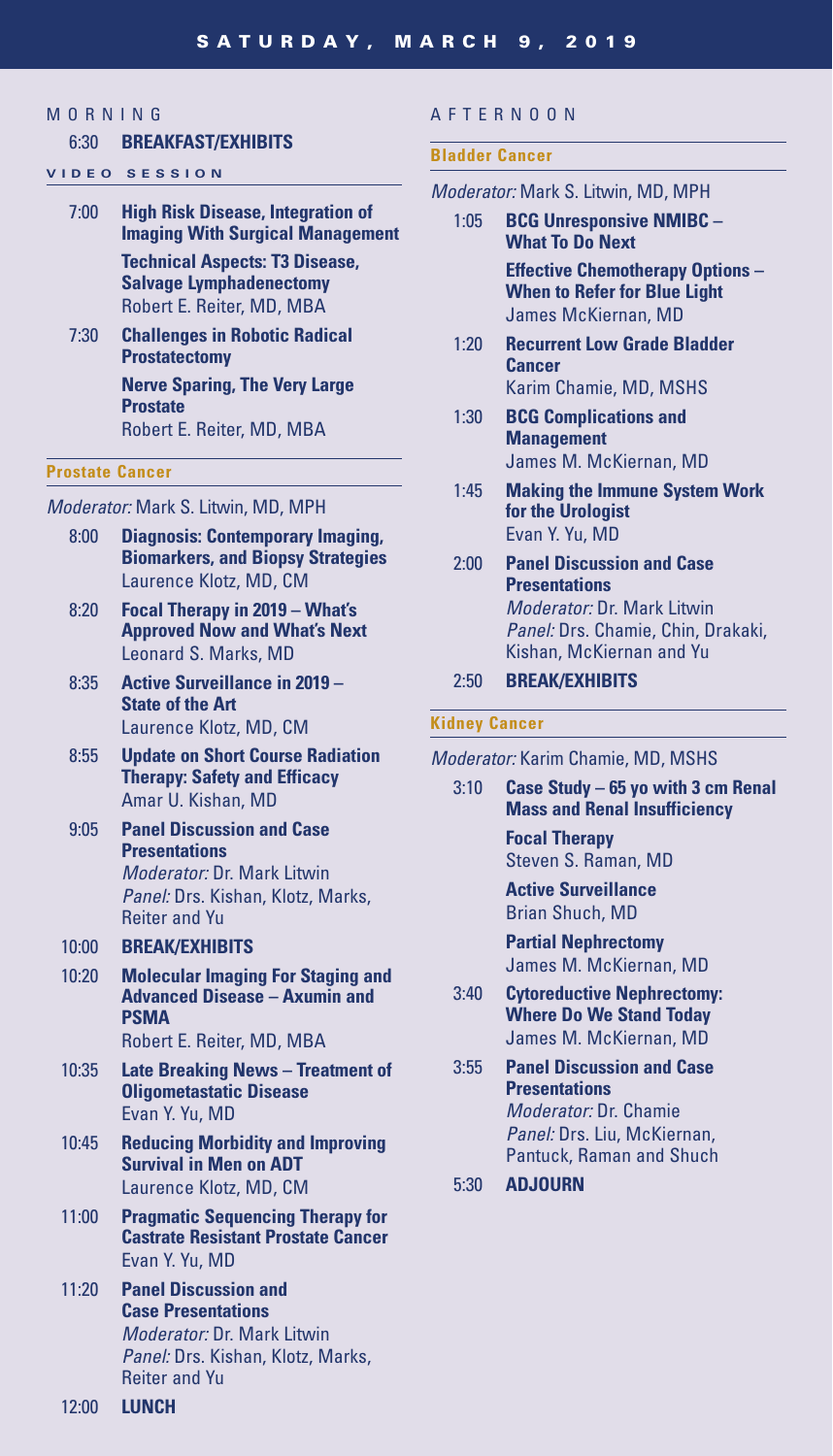# **MORNING**

# 6:30 **BREAKFAST/EXHIBITS**

# **VIDEO SESSION**

- 7:00 **Robotic Partial Nephrectomy Pearls** Karim Chamie, MD, MSHS
- 7:30 **BPH Endourology Pearls** Matthew Dunn, MD

# **Practice Management**

# *Moderator:* Christopher S. Saigal, MD, MPH

- 8:00 **Practice Management**
	- **CMS Changes for E/M Codes**
	- **Telemedicine in Urology**
	- **Surgical Case Coding**
	- **Modifier -25 Changes Coming**
	- **New Technology Should I Adopt A Financial Analysis** Mark N. Painter, BA, CPMA

# 10:00 **BREAK/EXHIBITS**

# **Selected Topics of Interest**

# *Moderator:* William J. Aronson, MD

- 10:20 **Cardiac Health What the Urologist Needs to Know** Karol E. Watson, MD, PhD
- 10:50 **Urologic Management of Transgender Patients** Gladys Ng, MD

# *Moderator:* Steven E. Lerman, MD

- 11:10 **What's New in Pediatric Urology** Steven E. Lerman, MD
- 11:35 **Pediatric Urology Panel Discussion and Case Presentations** *Moderator:* Steven E. Lerman, MD *Panel:* Drs. Singer and Sturm
- 12:30 **ADJOURN**



View from the Ritz-Carlton, Marina del Rey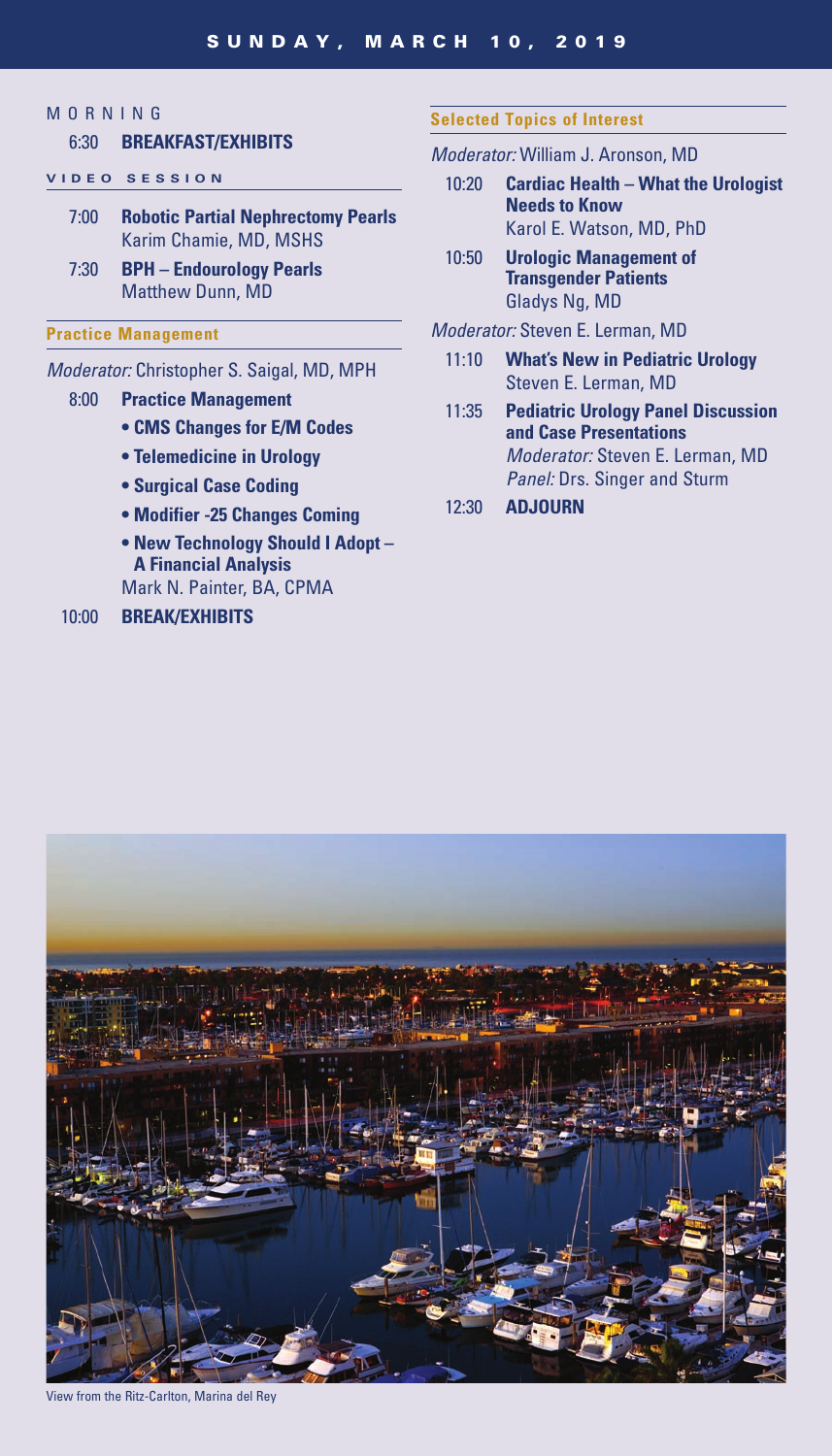# **Enrollment**

*Online*

Use your American Express, MasterCard, Visa, or Discover card. www.cme.ucla.edu/courses Click on "UCLA State-of-the-Art Urology."

*By Mail*

Use the attached form. For additional applications, use a photocopy or separate sheet giving all information requested on the form.

*By Phone* Use American Express, MasterCard, Visa, or Discover. Call 310-794-2620.

<u> 2</u>

# *By FAX*

Send the completed enrollment form with charge card information and authorizing signature to the Office of Continuing Medical Education at 310-794-2624.

# **ENROLLMENT IS LIMITED. EARLY ENROLLMENT IS ADVISED.**

For additional information, contact the Office of Continuing Medical Education, David Geffen School of Medicine at UCLA, Urology Conference, 10920 Wilshire Boulevard, Suite 1060, Los Angeles, CA 90024-6512; 310-794-2620; E-Mail address: uclacme@mednet.ucla.edu.

# REGISTRATION FORM

# **Winter 2019**

|                                                                                                                                                                     | Fee                              |          | <b>General Session Fee</b>                                                                                  |
|---------------------------------------------------------------------------------------------------------------------------------------------------------------------|----------------------------------|----------|-------------------------------------------------------------------------------------------------------------|
| <b>UCLA State-of-the-Art Urology M189-10</b>                                                                                                                        | \$                               | \$550.00 | <b>Physicians</b>                                                                                           |
| <b>Total</b>                                                                                                                                                        | \$                               | \$350.00 | David Geffen School of Medicine at UCLA<br>Faculty                                                          |
|                                                                                                                                                                     |                                  | \$275.00 | Non-Physicians, Healthcare Professionals                                                                    |
| <b>Please Print</b>                                                                                                                                                 |                                  | \$110.00 | Residents (accompanied by a confirmatory<br>letter of status from department chief or<br>training director) |
| Social Security Number (last four digits only)                                                                                                                      |                                  |          |                                                                                                             |
| Name (First/Middle/Last)                                                                                                                                            |                                  |          | Degree (MD, PhD, RN, NP, etc.)                                                                              |
| <b>Preferred Mailing Address</b>                                                                                                                                    |                                  |          |                                                                                                             |
| City/State/ZIP                                                                                                                                                      |                                  |          |                                                                                                             |
| Area Code/Daytime Phone                                                                                                                                             |                                  |          | Fax                                                                                                         |
| E-mail address                                                                                                                                                      |                                  |          |                                                                                                             |
| <b>Field of Practice</b>                                                                                                                                            |                                  |          |                                                                                                             |
| If UCLA faculty, indicate:                                                                                                                                          | <b>Faculty Appointment Title</b> |          | Campus                                                                                                      |
| Some of the exhibitors would like to get in touch with course attendees following the meeting. May we share your name<br>and email address with the exhibitors?     |                                  |          |                                                                                                             |
| $\Box$ Yes $\Box$ No                                                                                                                                                |                                  |          |                                                                                                             |
| $\Box$ Check enclosed payable to: The Regents of the University of California                                                                                       |                                  |          |                                                                                                             |
|                                                                                                                                                                     |                                  |          |                                                                                                             |
| <b>Card Number</b>                                                                                                                                                  |                                  |          |                                                                                                             |
| <b>Authorizing Signature</b>                                                                                                                                        |                                  |          | <b>Expiration Date</b>                                                                                      |
| Mail to: Office of Continuing Medical Education, Urology, David Geffen School of Medicine at UCLA,<br>10920 Wilshire Blvd., Suite 1060, Los Angeles, CA 90024-6512. |                                  |          |                                                                                                             |